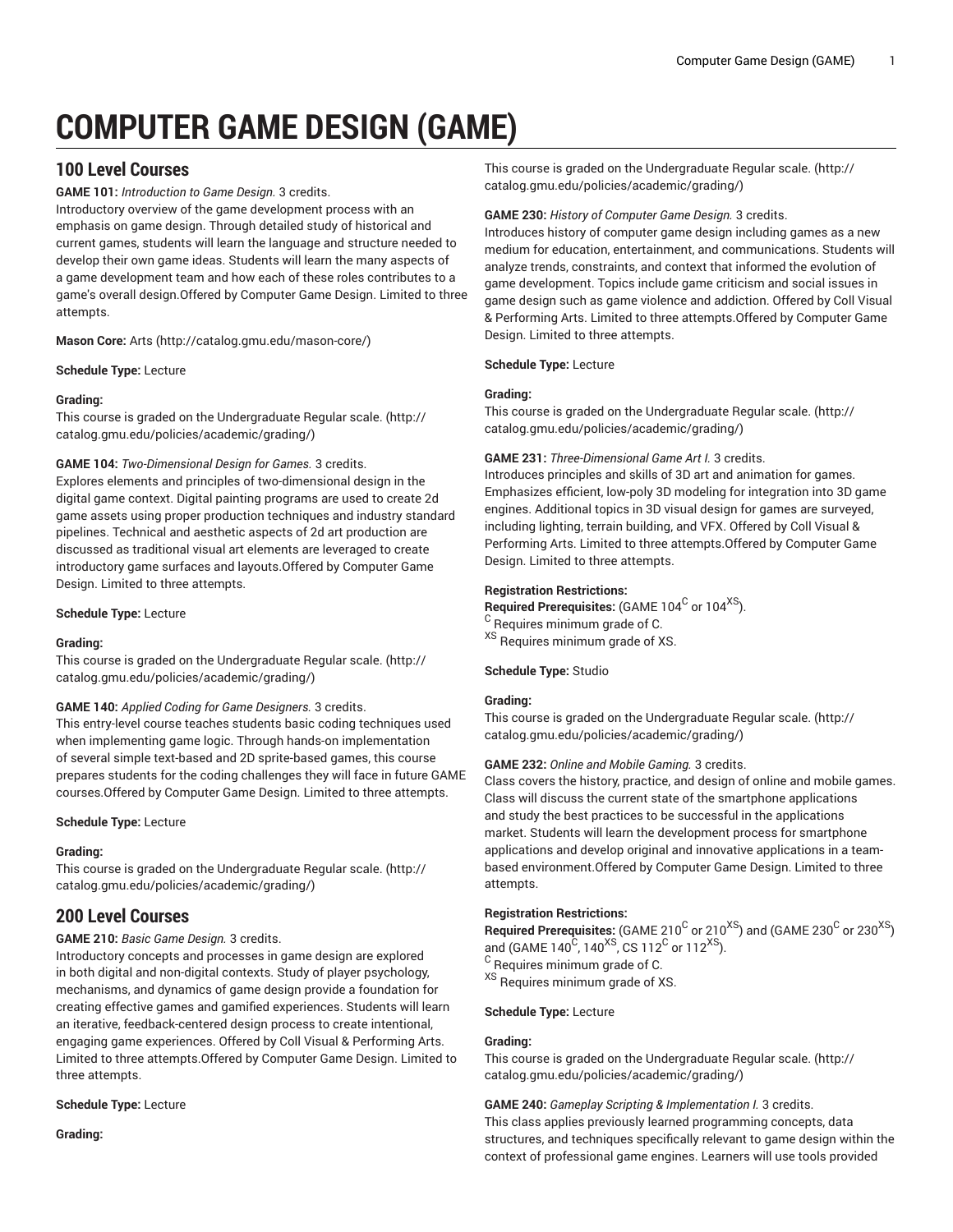by the selected game engine to implement features commonly found in games.Offered by Computer Game Design. Limited to three attempts.

# **Registration Restrictions:**

 $\boldsymbol{\mathsf{Required} }$  Prerequisites: (GAME 140 $^{\text{C}}$  or 140 $^{\text{XS}}$ ). <sup>C</sup> Requires minimum grade of C. XS Requires minimum grade of XS.

# **Schedule Type:** Lecture

# **Grading:**

This course is graded on the [Undergraduate](http://catalog.gmu.edu/policies/academic/grading/) Regular scale. ([http://](http://catalog.gmu.edu/policies/academic/grading/) [catalog.gmu.edu/policies/academic/grading/\)](http://catalog.gmu.edu/policies/academic/grading/)

# **GAME 250:** *Music for Film and Video.* 3 credits.

Selection, editing, processing, and integration of sounds and music (postproduction) for film, video, and animation. Time, frequency, and amplitude domain digital post-production techniques will be studied.Offered by Computer Game Design. Limited to three attempts.

# **Schedule Type:** Lecture

# **Grading:**

This course is graded on the [Undergraduate](http://catalog.gmu.edu/policies/academic/grading/) Regular scale. ([http://](http://catalog.gmu.edu/policies/academic/grading/) [catalog.gmu.edu/policies/academic/grading/\)](http://catalog.gmu.edu/policies/academic/grading/)

# **300 Level Courses**

**GAME 300:** *Portfolio Preparation.* 1 credit.

Student creates and refines a web portfolio to utilize throughout the course of study in presenting projects to aid in internship application and professional development.Offered by Computer Game Design. Limited to three attempts.

# **Registration Restrictions:**

 $\bm{\mathsf{Required} }$  Prerequisites: (GAME 310 $^{\bm{\mathsf{C}}}$  or 310 $^{\bm{\mathsf{XS}}}$ ). <sup>C</sup> Requires minimum grade of C.

XS Requires minimum grade of XS.

**Schedule Type:** Lecture

# **Grading:**

This course is graded on the [Undergraduate](http://catalog.gmu.edu/policies/academic/grading/) Regular scale. ([http://](http://catalog.gmu.edu/policies/academic/grading/) [catalog.gmu.edu/policies/academic/grading/\)](http://catalog.gmu.edu/policies/academic/grading/)

# **GAME 310:** *Digital Game Design.* 3 credits.

Key digital game design mechanisms, dynamics, processes, and considerations are explored, including but not limited to input, interface, and interactivity. Students will apply concepts and processes in digital game design using current game engines. Offered by Coll Visual & Performing Arts. Limited to three attempts.Offered by Computer Game Design. Limited to three attempts.

# **Registration Restrictions:**

 $\bf{Required\ Pre requires:}$  ((GAME 231  $^{\rm C}$  or 231  $^{\rm XS}$ ) and (GAME 210  $^{\rm C}$  or 210 $^{\rm XS}$ ) and (GAME 240 $^{\rm C}$  or 240 $^{\rm XS}$ )).

 $^{\rm C}$  Requires minimum grade of C.

XS Requires minimum grade of XS.

# **Schedule Type:** Studio

# **Grading:**

This course is graded on the [Undergraduate](http://catalog.gmu.edu/policies/academic/grading/) Regular scale. ([http://](http://catalog.gmu.edu/policies/academic/grading/) [catalog.gmu.edu/policies/academic/grading/\)](http://catalog.gmu.edu/policies/academic/grading/)

# **GAME 320:** *Digital Painting for Games.* 3 credits.

Students develop observational, sketching, and rendering skills in the digital medium. Students practice digital painting from reference and imagination as they create convincing game surfaces and simple concept drawings.Offered by Computer Game Design. Limited to three attempts.

# **Registration Restrictions:**

 $\,$  Required Prerequisites: ((GAME 104 $^{\rm C}$  or 104 $^{\rm XS}$ ) and (AVT 222 $^{\rm C}$ , 222 $^{\rm XS}$ , 232<sup>C</sup> or 232<sup>XS</sup>)).  $^{\rm C}$  Requires minimum grade of C. XS Requires minimum grade of XS.

**Schedule Type:** Lecture

# **Grading:**

This course is graded on the [Undergraduate](http://catalog.gmu.edu/policies/academic/grading/) Regular scale. ([http://](http://catalog.gmu.edu/policies/academic/grading/) [catalog.gmu.edu/policies/academic/grading/](http://catalog.gmu.edu/policies/academic/grading/))

# **GAME 330:** *Computer Game Platform Analysis.* 3 credits.

Analysis, designing, and developing digital games in key platform contexts such as mobile, VR, and consoles. Analysis will include porting games between most commercial platforms. Students will apply a team-based development process to create innovative applications that leverage unique platform considerations. Offered by Coll Visual & Performing Arts. Limited to three attempts.Offered by Computer Game Design. Limited to three attempts.

# **Recommended Prerequisite:** CS 112

# **Registration Restrictions:**

 $\,$  Required Prerequisites: (GAME 310 $^{\rm C}$  or 310 $^{\rm XS}$ ) and (GAME 331 $^{\rm \texttt{*C}}$  or  $331^{XS}$ ).

- May be taken concurrently.
- $^{\rm C}$  Requires minimum grade of C.
- XS Requires minimum grade of XS.

# **Schedule Type:** Studio

# **Grading:**

This course is graded on the [Undergraduate](http://catalog.gmu.edu/policies/academic/grading/) Regular scale. ([http://](http://catalog.gmu.edu/policies/academic/grading/) [catalog.gmu.edu/policies/academic/grading/](http://catalog.gmu.edu/policies/academic/grading/))

**GAME 331:** *Consumer Gaming Platform Analysis Lab.* 1 credit. Current and prototype consumer gaming platforms and consoles. Analysis will include conversion, transposition, and porting game media among most commercially produced platforms for analysis and comparisons.Offered by Computer Game Design. Limited to three attempts.

**Recommended Prerequisite:** CS 112

# **Registration Restrictions:**

 $\,$  Required Prerequisites: (GAME 310 $^{\rm C}$  or 310 $^{\rm XS}$ ) and (GAME 330 $^{\rm \star C}$  or  $330^{XS}$ ).

May be taken concurrently.

<sup>C</sup> Requires minimum grade of C.

XS Requires minimum grade of XS.

# **Schedule Type:** Laboratory

# **Grading:**

This course is graded on the [Undergraduate](http://catalog.gmu.edu/policies/academic/grading/) Regular scale. ([http://](http://catalog.gmu.edu/policies/academic/grading/) [catalog.gmu.edu/policies/academic/grading/](http://catalog.gmu.edu/policies/academic/grading/))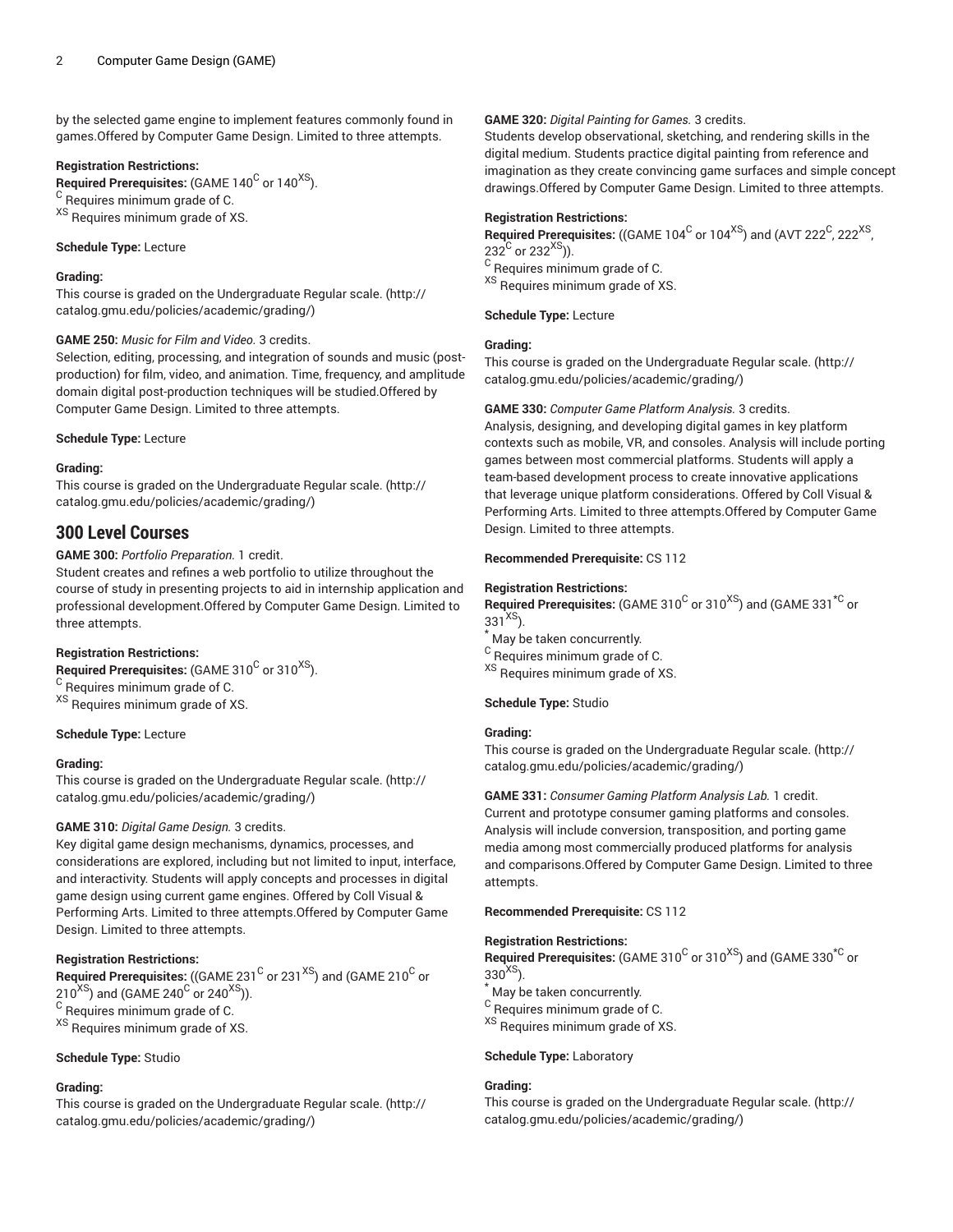# **GAME 332:** *RS: Story Design for Computer Games.* 3 credits.

Use of narrative structure and new media for designing computer game scenarios and stories. Traditional narrative techniques (text stories, novels, films) will be examined, as well as translations of the traditional to interactive, non-linear modes of communications. Analysis of current computer game story design theories, philosophies, and techniques will be covered.Offered by Computer Game Design. Limited to three attempts.

**Specialized Designation:** Research/Scholarship Intensive, Writing Intensive in Major

**Recommended Prerequisite:** Completion of 30 credits within major or permission of the instructor.

#### **Schedule Type:** Lecture

# **Grading:**

This course is graded on the [Undergraduate](http://catalog.gmu.edu/policies/academic/grading/) Regular scale. ([http://](http://catalog.gmu.edu/policies/academic/grading/) [catalog.gmu.edu/policies/academic/grading/\)](http://catalog.gmu.edu/policies/academic/grading/)

# **GAME 367:** *Writing and Editing Music and Sound.* 3 credits.

Composition, editing, processing, and integration of voice, environmental sounds and music into non-linear computer game environments. Special emphasis will be placed on HD sound and music post-production and mixing (3 & 5 transducer point listening spaces), sequential composition and sample-splicing techniques, and the study of competing compression algorithms for sound and music.Offered by Computer Game Design. Limited to three attempts.

# **Registration Restrictions:**

 $\mathsf{\mathsf{Required\ Pre}}$  recequisites: <code>GAME</code> 250 $^\mathsf{C}$  or 250 $^\mathsf{XS}$  .

<sup>C</sup> Requires minimum grade of C.

XS Requires minimum grade of XS.

#### **Schedule Type:** Lecture

# **Grading:**

This course is graded on the [Undergraduate](http://catalog.gmu.edu/policies/academic/grading/) Regular scale. ([http://](http://catalog.gmu.edu/policies/academic/grading/) [catalog.gmu.edu/policies/academic/grading/\)](http://catalog.gmu.edu/policies/academic/grading/)

#### **GAME 398:** *Three-Dimensional Game Art II.* 3 credits.

Introduces principles and skills of 3D art and animation for games. Emphasizes efficient, low-poly 3D modeling for integration into 3D game engines. Additional topics in 3D visual design for games are surveyed, including lighting, terrain building, and VFX. Offered by Coll Visual & Performing Arts. Limited to three attempts.Offered by Computer Game Design. Limited to three attempts.

#### **Registration Restrictions:**

Required Prerequisites: GAME 231<sup>C</sup> or 231<sup>XS</sup>. <sup>C</sup> Requires minimum grade of C.

XS Requires minimum grade of XS.

# **Schedule Type:** Studio

#### **Grading:**

This course is graded on the [Undergraduate](http://catalog.gmu.edu/policies/academic/grading/) Regular scale. ([http://](http://catalog.gmu.edu/policies/academic/grading/) [catalog.gmu.edu/policies/academic/grading/\)](http://catalog.gmu.edu/policies/academic/grading/)

#### **GAME 399:** *Special Topics.* 1-4 credits.

In-depth presentation and exploration of topical studies in computer game design. Subject matter varies. Notes: May be repeated when topic is different.Offered by Computer Game Design. May be repeated within the term for a maximum 12 credits.

#### **Specialized Designation:** Topic Varies

**Schedule Type:** Lec/Sem #1, Lec/Sem #2, Lec/Sem #3, Lec/Sem #4, Lec/ Sem #5, Lec/Sem #6, Lec/Sem #7, Lec/Sem #8, Lec/Sem #9, Lecture, Sem/Lec #10, Sem/Lec #11, Sem/Lec #12, Sem/Lec #13, Sem/Lec #14, Sem/Lec #15, Sem/Lec #16, Sem/Lec #17, Sem/Lec #18

#### **Grading:**

This course is graded on the [Undergraduate](http://catalog.gmu.edu/policies/academic/grading/) Regular scale. ([http://](http://catalog.gmu.edu/policies/academic/grading/) [catalog.gmu.edu/policies/academic/grading/](http://catalog.gmu.edu/policies/academic/grading/))

# **400 Level Courses**

### **GAME 400:** *Game Design Practicum.* 3 credits.

Studio/lecture course focuses on the design strengths and weaknesses inherent in current entertainment and serious games. UI design, level design and map structure, scoring stratum, on-line support, game ecologies, gaming communities, and designing/writing documentation and specifications will be studied.Offered by Computer Game Design. Limited to three attempts.

**Recommended Prerequisite:** GAME 330, 367 or 398. Must be a Computer Game Design minor.

#### **Schedule Type:** Lecture

#### **Grading:**

This course is graded on the [Undergraduate](http://catalog.gmu.edu/policies/academic/grading/) Regular scale. ([http://](http://catalog.gmu.edu/policies/academic/grading/) [catalog.gmu.edu/policies/academic/grading/](http://catalog.gmu.edu/policies/academic/grading/))

#### **GAME 410:** *Advanced Game Design Studio.* 3 credits.

Using industry-standard collaboration and game development tools and practices, students will work together in a class-sized team on a semester-long game project that will be released to the public upon completion. Offered by Coll Visual & Performing Arts. Limited to three attempts.Offered by Computer Game Design. Limited to three attempts.

#### **Registration Restrictions:**

 $\mathsf{\mathsf{Required\ Prerequires}}$  (GAME 310 $^{\mathsf{C}}$  or 310 $^{\mathsf{XS}}$ ).

<sup>C</sup> Requires minimum grade of C.

XS Requires minimum grade of XS.

# **Schedule Type:** Studio

#### **Grading:**

This course is graded on the [Undergraduate](http://catalog.gmu.edu/policies/academic/grading/) Regular scale. ([http://](http://catalog.gmu.edu/policies/academic/grading/) [catalog.gmu.edu/policies/academic/grading/](http://catalog.gmu.edu/policies/academic/grading/))

# **GAME 431:** *Advanced Game Animation I.* 3 credits.

Builds advanced 3D character animation skills. Students animate from reference using the principles of weight, follow through, and anticipation. Projects focus on creating interactive motions for characters using commercial software and game engines. Intermediate rigging will also be covered.Offered by Computer Game Design. Limited to three attempts.

#### **Recommended Prerequisite:** GAME 398.

**Schedule Type:** Lecture

#### **Grading:**

This course is graded on the [Undergraduate](http://catalog.gmu.edu/policies/academic/grading/) Regular scale. ([http://](http://catalog.gmu.edu/policies/academic/grading/) [catalog.gmu.edu/policies/academic/grading/](http://catalog.gmu.edu/policies/academic/grading/))

#### **GAME 489:** *Pre-Internship Seminar.* 1 credit.

Student prepares for interview and application processes associated with securing an internship, finishing the course with a professional resume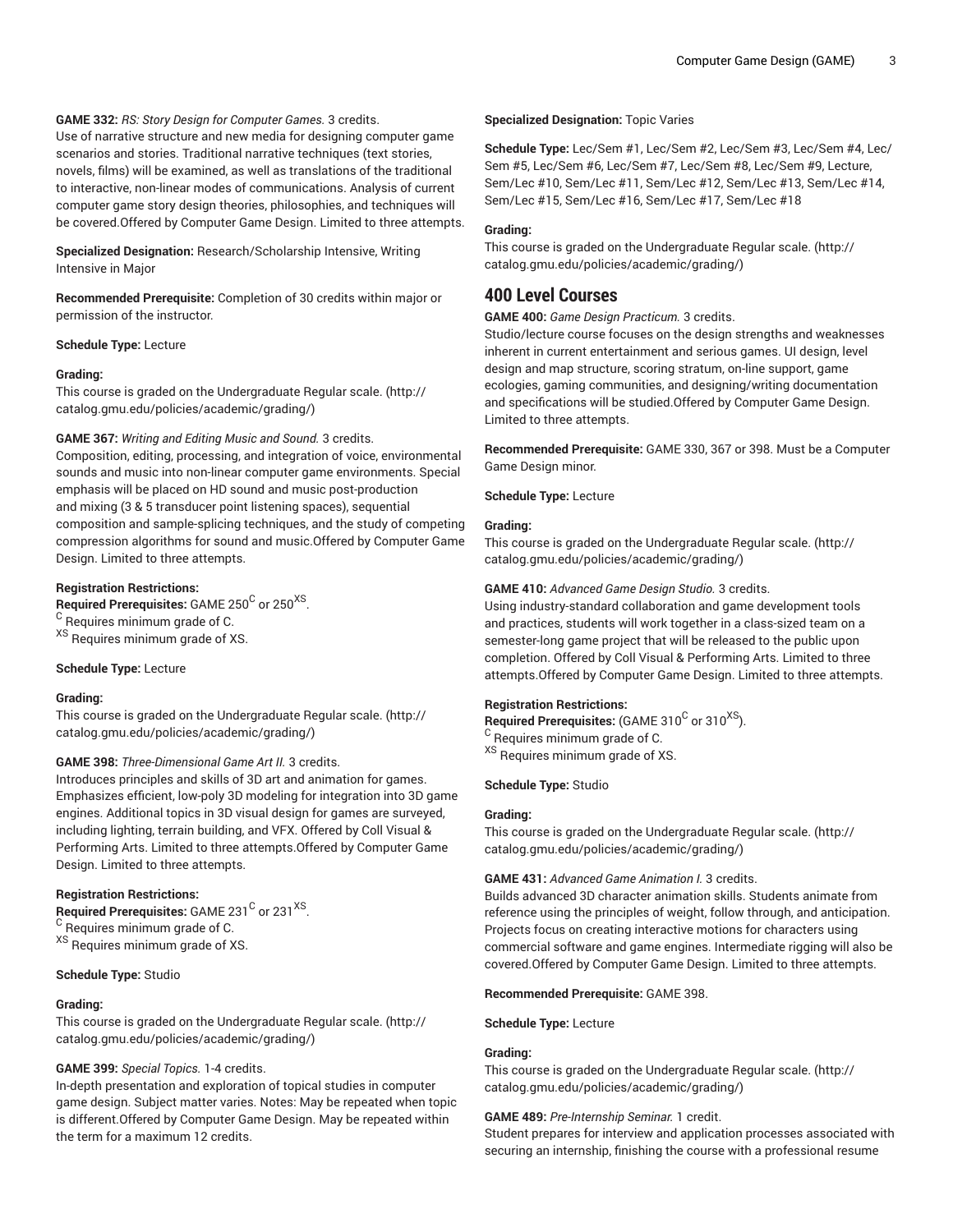and portfolio ready for submission to potential employers.Offered by Computer Game Design. Limited to three attempts.

**Recommended Prerequisite:** GAME 300, Completion of 30 credits within major or permission of the instructor.

**Schedule Type:** Seminar

### **Grading:**

This course is graded on the [Undergraduate](http://catalog.gmu.edu/policies/academic/grading/) Regular scale. ([http://](http://catalog.gmu.edu/policies/academic/grading/) [catalog.gmu.edu/policies/academic/grading/\)](http://catalog.gmu.edu/policies/academic/grading/)

# **GAME 490:** *Senior Game Design Capstone.* 3 credits.

Student develops a case study of a publicly or commercially published computer game exploring the technical, economic, ethical, social and political ramifications on its intended target market. A public lecture of the case study is required. Notes: Students are required to complete 6 credits for the degree program.Offered by Computer Game Design. May be repeated within the degree for a maximum 9 credits.

**Mason Core:** [Capstone, Synthesis \(http://catalog.gmu.edu/mason-core/](http://catalog.gmu.edu/mason-core/))

**Recommended Prerequisite:** Completion of 60 credits in major. Students must be granted permission by the program director to take the course.

#### **Registration Restrictions:**

Enrollment is limited to students with a major in Computer Game Design.

**Schedule Type:** Lecture

#### **Grading:**

This course is graded on the [Undergraduate](http://catalog.gmu.edu/policies/academic/grading/) Regular scale. ([http://](http://catalog.gmu.edu/policies/academic/grading/) [catalog.gmu.edu/policies/academic/grading/\)](http://catalog.gmu.edu/policies/academic/grading/)

#### **GAME 491:** *Internship.* 3-4 credits.

Placement in an appropriate internship within a program approved by a federal, state or commercial game design/publishing agency or firm. Notes: 135 hours of internship on-site work must be completed for 3 credits.180 hours of internship on-site work must be complete for 4 credits.Offered by Computer Game Design. May be repeated within the degree for a maximum 9 credits.

**Recommended Prerequisite:** GAME 489 and completion of 60 credits in major.

#### **Schedule Type:** Internship

# **Grading:**

This course is graded on the [Undergraduate](http://catalog.gmu.edu/policies/academic/grading/) Regular scale. ([http://](http://catalog.gmu.edu/policies/academic/grading/) [catalog.gmu.edu/policies/academic/grading/\)](http://catalog.gmu.edu/policies/academic/grading/)

# **GAME 492:** *Independent Study.* 1-6 credits.

Advanced research, computer game design, or exploration of topical studies in computer game design.Offered by Computer Game Design. May be repeated within the term for a maximum 12 credits.

**Specialized Designation:** Topic Varies

**Schedule Type:** Independent Study

# **Grading:**

This course is graded on the [Undergraduate](http://catalog.gmu.edu/policies/academic/grading/) Regular scale. ([http://](http://catalog.gmu.edu/policies/academic/grading/) [catalog.gmu.edu/policies/academic/grading/\)](http://catalog.gmu.edu/policies/academic/grading/)

**GAME 499:** *Advanced Studies in Game Design.* 1-4 credits. Exploration of various issues in computer game design, including theoretical aspects of games studies and production. Notes: Topics and

credit vary with instructor. May be repeated when taken under different topics.Offered by Computer Game Design. May be repeated within the term for a maximum 12 credits.

#### **Specialized Designation:** Topic Varies

**Recommended Prerequisite:** Admittance to BFA Game Design Program or instructor permission.

**Schedule Type:** Lec/Sem #1, Lec/Sem #2, Lec/Sem #3, Lec/Sem #4, Lec/ Sem #5, Lec/Sem #6, Lec/Sem #7, Lec/Sem #8, Lec/Sem #9, Lecture, Sem/Lec #10, Sem/Lec #11, Sem/Lec #12, Sem/Lec #13, Sem/Lec #14, Sem/Lec #15, Sem/Lec #16, Sem/Lec #17, Sem/Lec #18

# **Grading:**

This course is graded on the [Undergraduate](http://catalog.gmu.edu/policies/academic/grading/) Regular scale. ([http://](http://catalog.gmu.edu/policies/academic/grading/) [catalog.gmu.edu/policies/academic/grading/](http://catalog.gmu.edu/policies/academic/grading/))

# **500 Level Courses**

**GAME 599:** *Advanced Studies in Game Design.* 1-4 credits.

Exploration of various issues in computer game design, including theoretical aspects of games studies and production. Notes: Topics and credit vary with instructor. May be repeated when taken under different topics.Offered by Computer Game Design. May be repeated within the term for a maximum 9 credits.

#### **Specialized Designation:** Topic Varies

**Recommended Prerequisite:** Admittance to MA Game Design Program or instructor permission.

#### **Registration Restrictions:**

Enrollment limited to students with a class of Advanced to Candidacy, Graduate, Junior Plus, Non-Degree or Senior Plus.

Enrollment is limited to Graduate, Non-Degree or Undergraduate level students.

Students in a Non-Degree Undergraduate degree may **not** enroll.

**Schedule Type:** Lec/Sem #1, Lec/Sem #2, Lec/Sem #3, Lec/Sem #4, Lec/ Sem #5, Lec/Sem #6, Lec/Sem #7, Lec/Sem #8, Lec/Sem #9, Lecture, Sem/Lec #10, Sem/Lec #11, Sem/Lec #12, Sem/Lec #13, Sem/Lec #14, Sem/Lec #15, Sem/Lec #16, Sem/Lec #17, Sem/Lec #18

# **Grading:**

This course is graded on the [Graduate Regular scale.](http://catalog.gmu.edu/policies/academic/grading/) ([http://](http://catalog.gmu.edu/policies/academic/grading/) [catalog.gmu.edu/policies/academic/grading/](http://catalog.gmu.edu/policies/academic/grading/))

# **600 Level Courses**

**GAME 600:** *Research Methodologies in Game Design.* 3 credits. Graduate seminar focusing on development of independent research project in student's area of emphasis. Explores principal methods of researching and documenting game design and game practice. Along with traditional methods of library research, emphasizes new processes of examination and investigation through the use of computeraided research clouds and systems. Students will research and write a publishable paper following standard scientific research practice.Offered by Computer Game Design. May not be repeated for credit.

**Recommended Prerequisite:** Admittance to MA Game Design Program or instructor permission.

#### **Registration Restrictions:**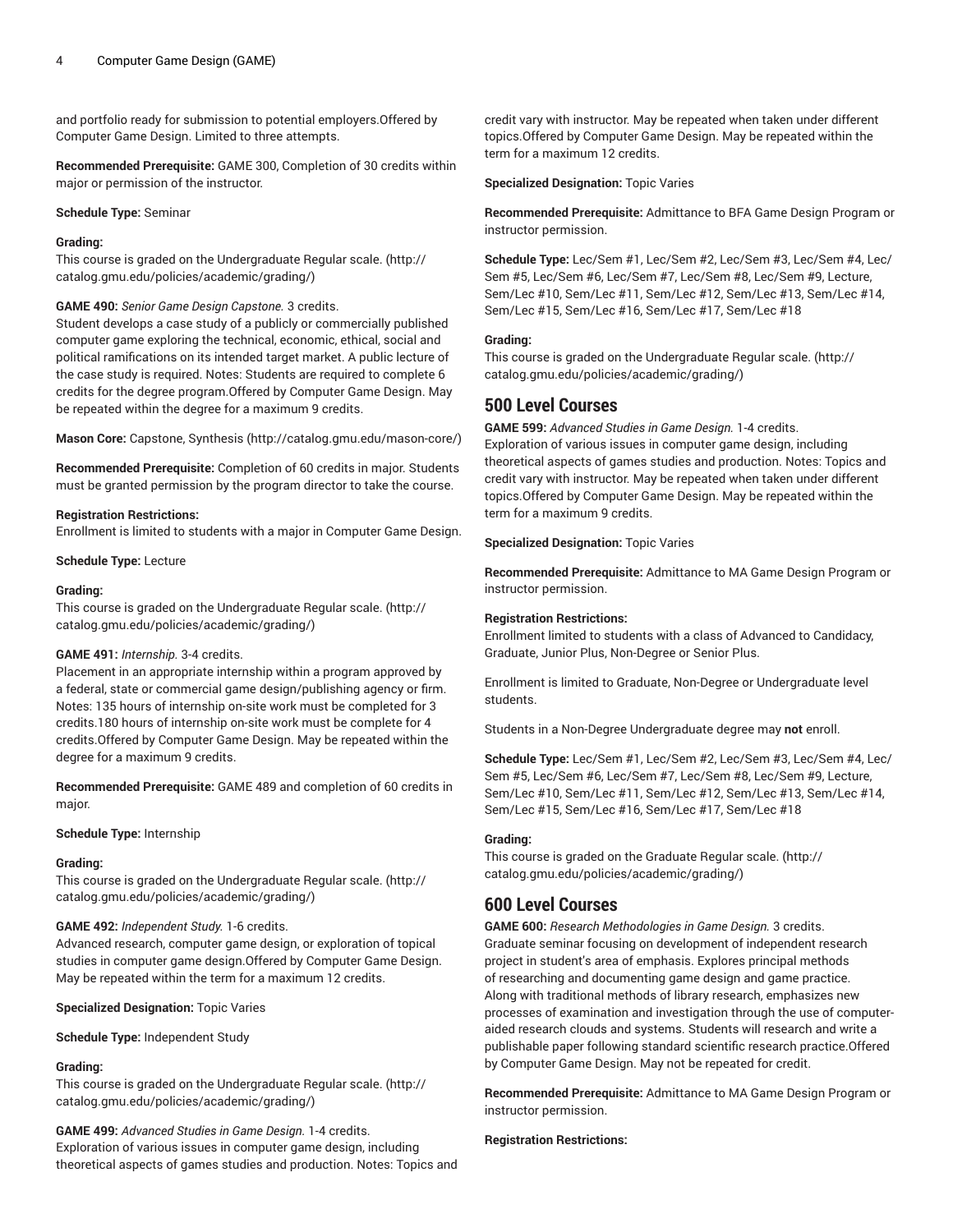Enrollment limited to students with a class of Advanced to Candidacy, Graduate, Junior Plus, Non-Degree or Senior Plus.

Enrollment is limited to Graduate, Non-Degree or Undergraduate level students.

Students in a Non-Degree Undergraduate degree may **not** enroll.

#### **Schedule Type:** Lecture

# **Grading:**

This course is graded on the [Graduate Regular scale.](http://catalog.gmu.edu/policies/academic/grading/) [\(http://](http://catalog.gmu.edu/policies/academic/grading/) [catalog.gmu.edu/policies/academic/grading/\)](http://catalog.gmu.edu/policies/academic/grading/)

**GAME 605:** *Game Design Graduate Seminar.* 1 credit.

Students present their own research and projects, or the work of contemporary game designers for discussion and peer and faculty critiques. Special focus on developing professional public communication and presentation skills about contemporary issues in the game design and production fields.Offered by Computer Game Design. May be repeated within the degree for a maximum 4 credits.

**Recommended Prerequisite:** Admittance to MA Game Design Program or instructor permission.

#### **Registration Restrictions:**

Enrollment limited to students with a class of Advanced to Candidacy, Graduate, Junior Plus, Non-Degree or Senior Plus.

Enrollment is limited to Graduate, Non-Degree or Undergraduate level students.

Students in a Non-Degree Undergraduate degree may **not** enroll.

#### **Schedule Type:** Lecture

#### **Grading:**

This course is graded on the [Graduate Regular scale.](http://catalog.gmu.edu/policies/academic/grading/) [\(http://](http://catalog.gmu.edu/policies/academic/grading/) [catalog.gmu.edu/policies/academic/grading/\)](http://catalog.gmu.edu/policies/academic/grading/)

#### **GAME 610:** *Game Production.* 3 credits.

Studio and lecture course in the history, practice and design and production of computer games with an emphasis on serious games development. Students will research, design and develop a fully functioning game, for desktop, console, and/or mobile platforms in this two-semester course. This course will also support the thesis research and project development.Offered by Computer Game Design. May be repeated within the degree for a maximum 6 credits.

**Recommended Prerequisite:** Admittance to the MA Game Design Program or permission of instructor.

#### **Registration Restrictions:**

Enrollment limited to students with a class of Advanced to Candidacy, Graduate, Junior Plus, Non-Degree or Senior Plus.

Enrollment is limited to Graduate, Non-Degree or Undergraduate level students.

Students in a Non-Degree Undergraduate degree may **not** enroll.

#### **Schedule Type:** Lecture

#### **Grading:**

This course is graded on the [Graduate Regular scale.](http://catalog.gmu.edu/policies/academic/grading/) [\(http://](http://catalog.gmu.edu/policies/academic/grading/) [catalog.gmu.edu/policies/academic/grading/\)](http://catalog.gmu.edu/policies/academic/grading/)

**GAME 617:** *Teaching Practicum.* 3 credits.

Supervised classroom teaching in Mason's Computer Game Design undergraduate program, or summer Game-focused Potomac Academy Program.Offered by Computer Game Design. May not be repeated for credit.

**Recommended Prerequisite:** GAME 605 and 3 credits of GAME 610.

# **Registration Restrictions:**

Enrollment limited to students with a class of Advanced to Candidacy, Graduate, Junior Plus, Non-Degree or Senior Plus.

Enrollment is limited to Graduate, Non-Degree or Undergraduate level students.

Students in a Non-Degree Undergraduate degree may **not** enroll.

**Schedule Type:** Lecture

#### **Grading:**

This course is graded on the [Graduate Regular scale.](http://catalog.gmu.edu/policies/academic/grading/) ([http://](http://catalog.gmu.edu/policies/academic/grading/) [catalog.gmu.edu/policies/academic/grading/](http://catalog.gmu.edu/policies/academic/grading/))

**GAME 626:** *Game Business, Entrepreneurship and Practice.* 3 credits. Combined lecture and studio course in discovering and developing entrepreneurial skill sets in the game design, production and publishing industry. Special focus will be given to developing communication skills, planning strategies, and nurturing the aptitude and attitudes that enable students to creatively solve problems, identify opportunities, and execute those opportunities in the game design and production industry.Offered by Computer Game Design. May not be repeated for credit.

**Recommended Prerequisite:** GAME 605 and GAME 610.

#### **Registration Restrictions:**

Enrollment limited to students with a class of Advanced to Candidacy, Graduate, Junior Plus, Non-Degree or Senior Plus.

Enrollment is limited to Graduate, Non-Degree or Undergraduate level students.

Students in a Non-Degree Undergraduate degree may **not** enroll.

**Schedule Type:** Lecture

# **Grading:**

This course is graded on the [Graduate Regular scale.](http://catalog.gmu.edu/policies/academic/grading/) ([http://](http://catalog.gmu.edu/policies/academic/grading/) [catalog.gmu.edu/policies/academic/grading/](http://catalog.gmu.edu/policies/academic/grading/))

# **GAME 628:** *Advanced Game Art.* 3 credits.

Studio and Lecture course in advanced computer game modeling processes and techniques. Advanced topics in modeling interactive characters and environments will be covered, including texture painting, photosourcing, and both low and high-polygon modeling. A broad variety of art styles and game production pipelines will be explored.Offered by Computer Game Design. May not be repeated for credit.

**Recommended Prerequisite:** Admittance to MA Game Design Program or permission of instructor.

#### **Registration Restrictions:**

Enrollment limited to students with a class of Advanced to Candidacy, Graduate, Junior Plus, Non-Degree or Senior Plus.

Enrollment is limited to Graduate, Non-Degree or Undergraduate level students.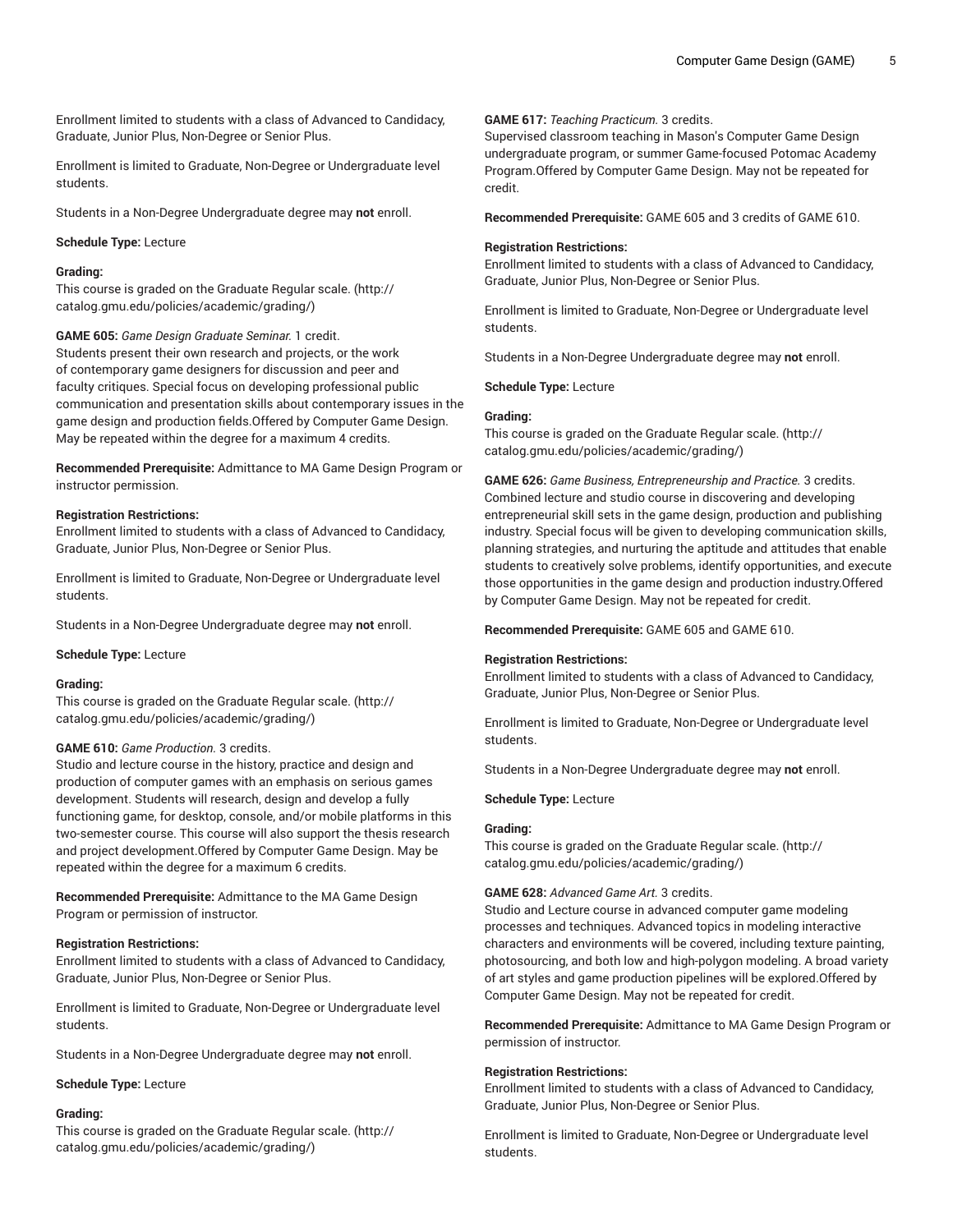Students in a Non-Degree Undergraduate degree may **not** enroll.

#### **Schedule Type:** Lecture

#### **Grading:**

This course is graded on the [Graduate Regular scale.](http://catalog.gmu.edu/policies/academic/grading/) [\(http://](http://catalog.gmu.edu/policies/academic/grading/) [catalog.gmu.edu/policies/academic/grading/\)](http://catalog.gmu.edu/policies/academic/grading/)

# **GAME 630:** *Advanced Game Animation.* 3 credits.

Combined Studio and Lecture course in creating advanced animations for interactive games, with an emphasis on realtime characters. Non-bipedal motions, rotoscoping, rigging, and other advanced topics in animation will also be explored.Offered by Computer Game Design. May not be repeated for credit.

**Recommended Prerequisite:** Admittance to the MA Game Design Program or permission of instructor.

#### **Registration Restrictions:**

Enrollment limited to students with a class of Advanced to Candidacy, Graduate, Junior Plus, Non-Degree or Senior Plus.

Enrollment is limited to Graduate, Non-Degree or Undergraduate level students.

Students in a Non-Degree Undergraduate degree may **not** enroll.

#### **Schedule Type:** Lecture

#### **Grading:**

This course is graded on the [Graduate Regular scale.](http://catalog.gmu.edu/policies/academic/grading/) [\(http://](http://catalog.gmu.edu/policies/academic/grading/) [catalog.gmu.edu/policies/academic/grading/\)](http://catalog.gmu.edu/policies/academic/grading/)

#### **GAME 635:** *Issues in Interactive Entertainment.* 3 credits.

Studio and lecture course in advanced design concepts for interactive game and entertainment platforms and systems. Microsoft's Kinect, Nintendo's Wii U, and Apple's AirPlay Mirroring will be studied.Offered by Computer Game Design. May not be repeated for credit.

**Recommended Prerequisite:** GAME 600, GAME 605 and 3 credits of GAME 610.

#### **Registration Restrictions:**

Enrollment limited to students with a class of Advanced to Candidacy, Graduate, Junior Plus, Non-Degree or Senior Plus.

Enrollment is limited to Graduate, Non-Degree or Undergraduate level students.

Students in a Non-Degree Undergraduate degree may **not** enroll.

#### **Schedule Type:** Lecture

#### **Grading:**

This course is graded on the [Graduate Regular scale.](http://catalog.gmu.edu/policies/academic/grading/) [\(http://](http://catalog.gmu.edu/policies/academic/grading/) [catalog.gmu.edu/policies/academic/grading/\)](http://catalog.gmu.edu/policies/academic/grading/)

#### **GAME 638:** *Game Studio Management.* 3 credits.

Lecture Courses in managerial responsibilities and issues concerning successfully managing a small to mid-size game design studio in today's game industry marketplace. Human resources and personnel management, investor relations and board management, contract negotiations and development analysis, game design and production team oversight, research and development, budget management and realistic financial projections will be covered.Offered by Computer Game Design. May not be repeated for credit.

#### **Recommended Prerequisite:** GAME 610 and GAME 626.

#### **Registration Restrictions:**

Enrollment limited to students with a class of Advanced to Candidacy, Graduate, Junior Plus, Non-Degree or Senior Plus.

Enrollment is limited to Graduate, Non-Degree or Undergraduate level students.

Students in a Non-Degree Undergraduate degree may **not** enroll.

#### **Schedule Type:** Lecture

#### **Grading:**

This course is graded on the [Graduate Regular scale.](http://catalog.gmu.edu/policies/academic/grading/) ([http://](http://catalog.gmu.edu/policies/academic/grading/) [catalog.gmu.edu/policies/academic/grading/](http://catalog.gmu.edu/policies/academic/grading/))

**GAME 650:** *Advanced Music and Sound for Games.* 3 credits. Combined studio and lecture course that will focus on the composition, editing, processing, mixing, and integration of sound assets, such as sfx, narration, and music into computer games. Time, frequency, and amplitude domain digital production and post-production techniques will be reviewed. Standard 2-channel, and 5.1 channel post-production/ mixing, as well as contemporary middleware sound management applications will be studied.Offered by Computer Game Design. May not be repeated for credit.

**Recommended Prerequisite:** Admittance to the MA Game Design Program or permission of instructor.

#### **Registration Restrictions:**

Enrollment limited to students with a class of Advanced to Candidacy, Graduate, Junior Plus, Non-Degree or Senior Plus.

Enrollment is limited to Graduate, Non-Degree or Undergraduate level students.

Students in a Non-Degree Undergraduate degree may **not** enroll.

**Schedule Type:** Lecture

#### **Grading:**

This course is graded on the [Graduate Regular scale.](http://catalog.gmu.edu/policies/academic/grading/) ([http://](http://catalog.gmu.edu/policies/academic/grading/) [catalog.gmu.edu/policies/academic/grading/](http://catalog.gmu.edu/policies/academic/grading/))

#### **GAME 658:** *Interactive Game Systems Design.* 3 credits.

Studio and lecture course in advanced interactive games and simulations. A variety of entertainment platforms, systems, and their unique input devices will be explored, including augmented reality, social networks, and motion controllers. Games developed will use the latest online, mobile, and console platforms, as well as non-commercial prototype platforms.Offered by Computer Game Design. May not be repeated for credit.

**Recommended Prerequisite:** GAME 635.

#### **Registration Restrictions:**

Enrollment limited to students with a class of Advanced to Candidacy, Graduate, Junior Plus, Non-Degree or Senior Plus.

Enrollment is limited to Graduate, Non-Degree or Undergraduate level students.

Students in a Non-Degree Undergraduate degree may **not** enroll.

**Schedule Type:** Lecture